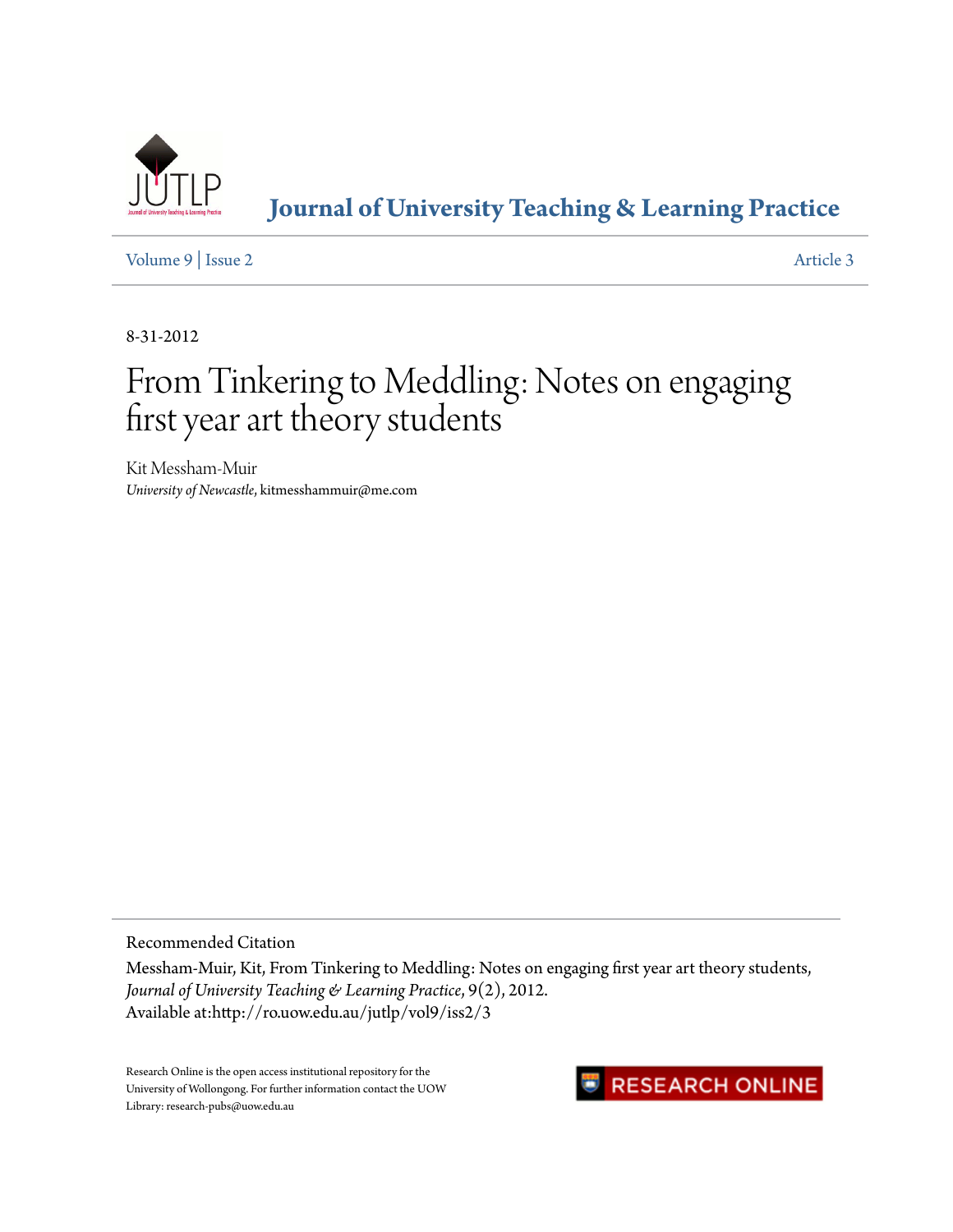# From Tinkering to Meddling: Notes on engaging first year art theory students

#### **Abstract**

This paper considers the two-year-long process of redesigning Art Theory: Modernism, the initial core art theory course at The University of Newcastle in Australia, with the aim of increasing the academic engagement of first year fine art students. First year students are particularly vulnerable to dropping out if they feel disengaged from the University. This paper does not present any grand solutions for teaching today's first year students. It does, however, consider ways of designing authentic assessment items that acknowledge the new conditions of pedagogy today. This paper offers ideas for engaging first year students, by creating multidimensional resources that include online material that supports yet provokes students; by challenging them with assessments that demand students produce knowledge and not simply retrieve information and; by reconsidering how faculty present information in lectures. The redesigning of the Art Theory: Modernism course was informed by current and ongoing research in teaching and learning and guided by student feedback administered by the Planning, Quality and Reporting unit at the University of Newcastle.

#### **Keywords**

Art History, First Year Experience, Teaching Approaches, Online Learning, Assessment

#### **Cover Page Footnote**

Dr Kit Messham-Muir is a Lecturer in art history and the Convenor of Fine Art at the University of Newcastle in Australia. Dr Messham-Muir joined the University of Newcastle in 2008, and over two years redesigned a number of the art theory courses. He implemented new approaches to engaging students and supporting the development of students in their critical first semester at university. This study is drawn from the process of redesigning the first semester first year art theory course, Art Theory: Modernism, for which Dr Messham-Muir received a University award and citation in 2010 and an Australian national citation for outstanding contribution to student learning in 2011.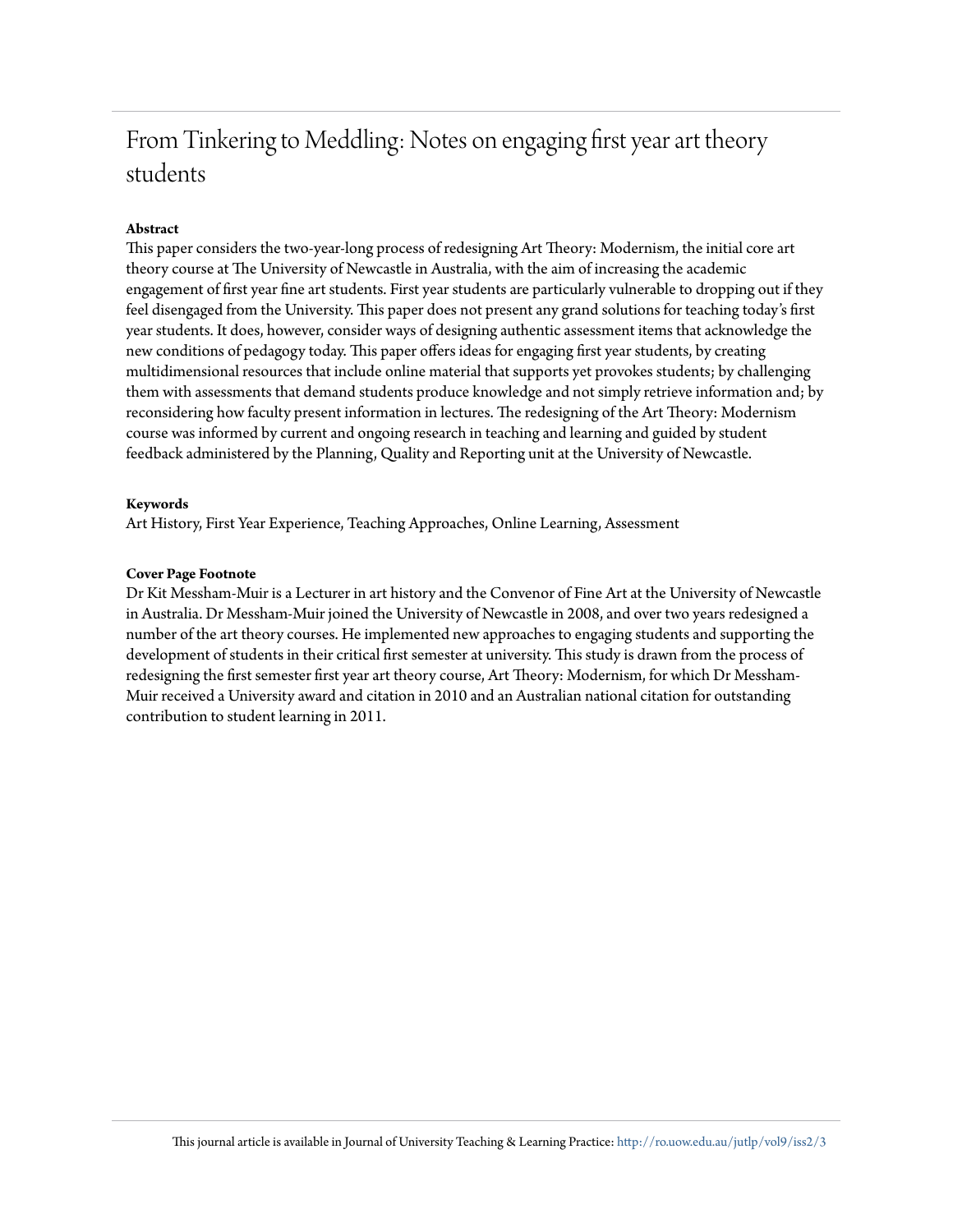#### **Introduction**

In 2008, I took up a position lecturing art history in the Bachelor of Fine Art (BFA) program at the University of Newcastle in Australia. I had come from the New South Wales Government, where I had managed the State's grants for museums and galleries for three years. When I re-entered academia after this hiatus, all of my comfortable preconceptions about teaching were still happily intact. During my first year, one of my colleagues decided to move on to the more exotic climate of Queensland, leaving me to pick up the first-year core art history courses, *AART1210 Art Theory: Modernism* and *AART1220 Postmodernism and After*. For reasons I will elaborate, it became necessary to redesign the first-semester *Modernism* course; the process began with some minor changes, some tinkering around the edges. As this paper shows, however, these initial minor changes highlighted the need for a more fundamental rethinking of the course, particularly in relation to digital technology, assessments and approaches to delivery.

This paper offers a brief auto-ethnography of certain key aspects of this two-year process. The redesign of *Modernism* was based firmly upon ongoing scholarship in teaching and learning, so that the lessons I learned in redesigning this particular course may well be usefully adapted and applied in other contexts. This paper does not present any grand solutions for teaching today's first-year students; however, it does attempt to offer some suggestions of how art-history educators might approach some of the current challenges in teaching art history to first-year university students. I will provide some context, then discuss the main course aspects that were redesigned: specifically, the online component, new and more "authentic" approaches to assessment and a new feedback regime for students. Finally, this paper discusses the changes in approach to teaching *Modernism*, addressing the fundamental changing role of the teacher and ways of presenting information that are "performative, and not just cognitive" (Felman 1995, p56).

# **Background and context**

The initial impetus for redesigning *Modernism* was actually something minor. The university was moving in 2009 towards a mandatory requirement for all courses to have a presence on Blackboard, the online learning and course management system; this became compulsory in 2012. Before 2009, the course material for *Modernism* had been distributed to the students on a CD-ROM. Moving this material to Blackboard for Semester 1 2009 would involve some minor tinkering – essentially, shifting from the electronic format of the disk to that of the online environment. The move to Blackboard opened other opportunities for students' online engagement with the course: they could submit essays through the Turnitin portal, download Lectopia audiovisual recording of lectures and weekly readings as PDFs and post to an online Discussion Board. Reflecting on these small changes, I realise that I was trying to engage students by making their learning materials more readily available and more contemporary in their presentation.

After these changes in 2009, the student feedback on the *Modernism* course suggested that the students' overall satisfaction had increased (up 0.34 to 4.59, out of 5.00). It must be made clear here that student feedback surveys are a flawed research instrument. I do not put forward student feedback here as "proof", as such. They are, however, accepted within the sector as an indicator by which universities commonly measure the satisfaction of students. Across the sector, they perform a very real internal function in quality assurance, and certainly within faculties, student feedback has a concrete function in determining whether a course may need some kind of intervention, such as redesigning. Indeed, it can determine the ongoing survival of a course. To that extent, while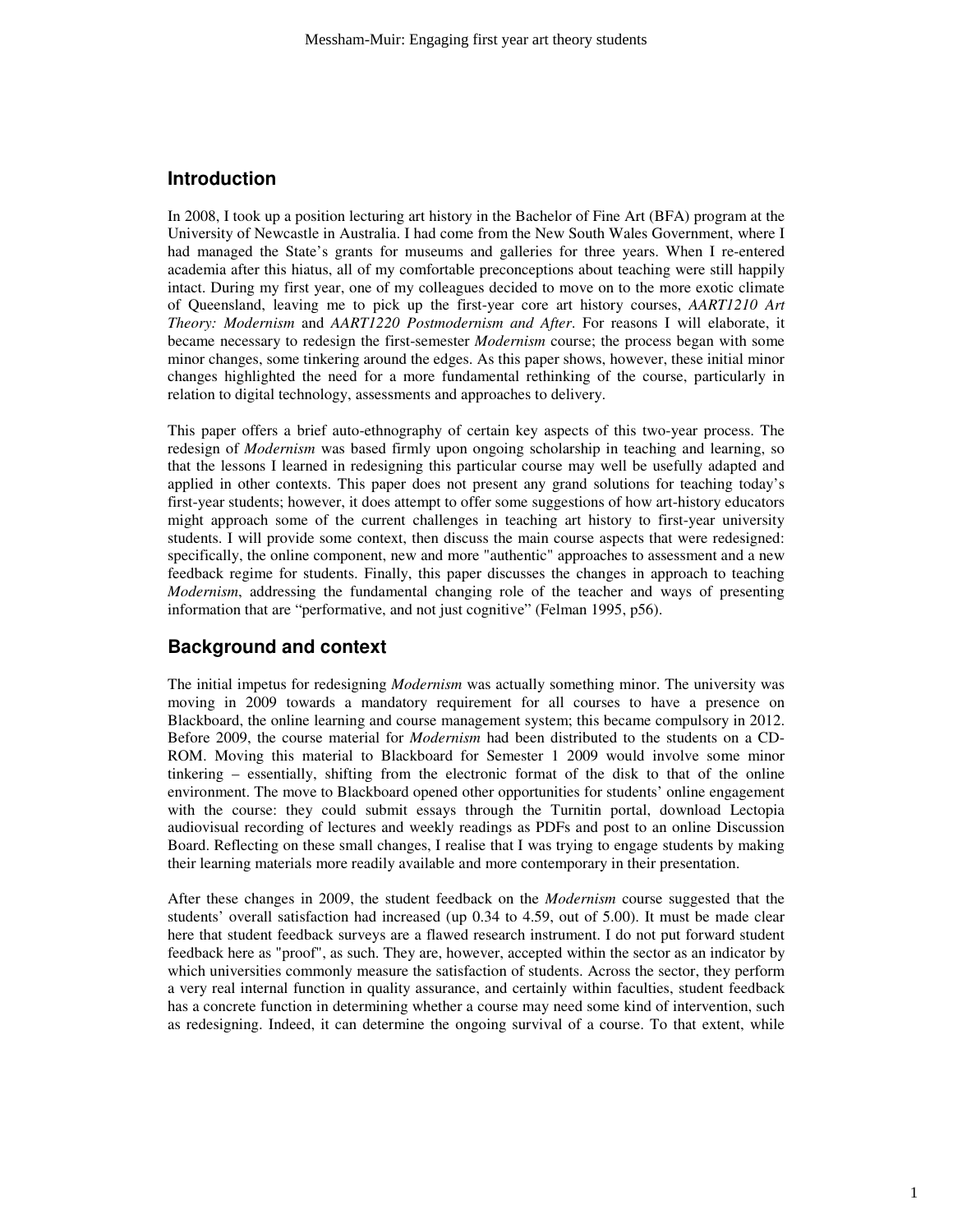firm claims of causality cannot be convincingly extrapolated from student feedback, they do function as an important factor within the context of curriculum design.

Bearing this in mind, the students' feedback on Blackboard and Lectopia was curiously lukewarm, rating both the Blackboard online learning site and its Lectopia recordings in what is known rather ominously amongst my colleagues as the "sub-fours": "The Blackboard site assisted my learning" rated 3.90; "Lectopia video recordings of lectures help me to understand" rated even lower, at 3.80. This unenthused response to the introduction of the Blackboard site for *Modernism* was curious particularly because these online components had not even existed prior to 2009. The students' responses might suggest something about their general expectations of an online learning environment. Many of our first-year university students were born in 1993 or later: they are *younger* than the World Wide Web. For these students the internet is native technology in the same way that my generation never knew a world without television. One might assume, therefore, that the new 2009 Blackboard would meet their expectations; yet, once the online elements of this course were introduced they immediately fell short. Regardless of its online information, lecture recordings and Discussion Board, the Blackboard site I had designed provided little opportunity for students to interact with the course and each other. In essence, the site was a broadcast, like an online version of a classroom handout, and not an online social space, like Facebook. Many of our first year students are the "millennials", "digital natives", "the net gen" (Krause 2007, 126) and are used to the easy access to information via online search engines (Bell 2005, 68). The implications of information technology are farther-reaching than merely changing online habits – they have created, to take from the title of Daniel Pink's 2005 book, a whole new mind. Information flows quickly and from point to point in ways that may seem tangential or random to previous generations. The information age of the last two decades is natural for this generation of students – they multitask, make lateral hypertextual connections, slip with ease between disparate points of information. To these students entertainment and information are hybridised, and knowledge and information have blurred definitions (Frand 2000, 18).

In 1999, John Biggs wrote that "education is about *conceptual change*, not just the acquisition of information" (1999, 60). If this was the case in 1999, when the World Wide Web was still in its infancy – before the internet's evolution into a social space – it is most emphatically the case in teaching today. In this decade, students' approaches to learning have been shaped in the augmented reality of the online social space. This socio-technological dimension of our students significantly shapes their habits as learners: as Erica McWilliam says, "active engagement, rather than listening and regurgitating, reflects the learning preferences of the present generation of learners, who are more likely in informal environments to try things out rather than follow instructions 'from above'" (McWilliam 2009, 290). Indeed, these new learning preferences are a good fit for the directions in which education has moved recently. Mark Pegrum comments that "it's often argued that the newer web 2.0 technology is an ideal vehicle for the social constructivist approaches that have shaped Western educational thought over the last few decades" (Pegrum 2009, 5).

The 2009 students' half-hearted response to the introduction of Blackboard and Lectopia thus prompted a more thoroughgoing reconsideration of not only these new online components of *Modernism*, but the overall approach of teaching this course. We as educators would be mistaken in thinking that our response to the expectations of this generation of first year students should be limited to just "keeping up with technology". Redesigning *Modernism* meant rethinking it from the ground up, from the course objectives, through the assessments, right up to the face-to-face teaching.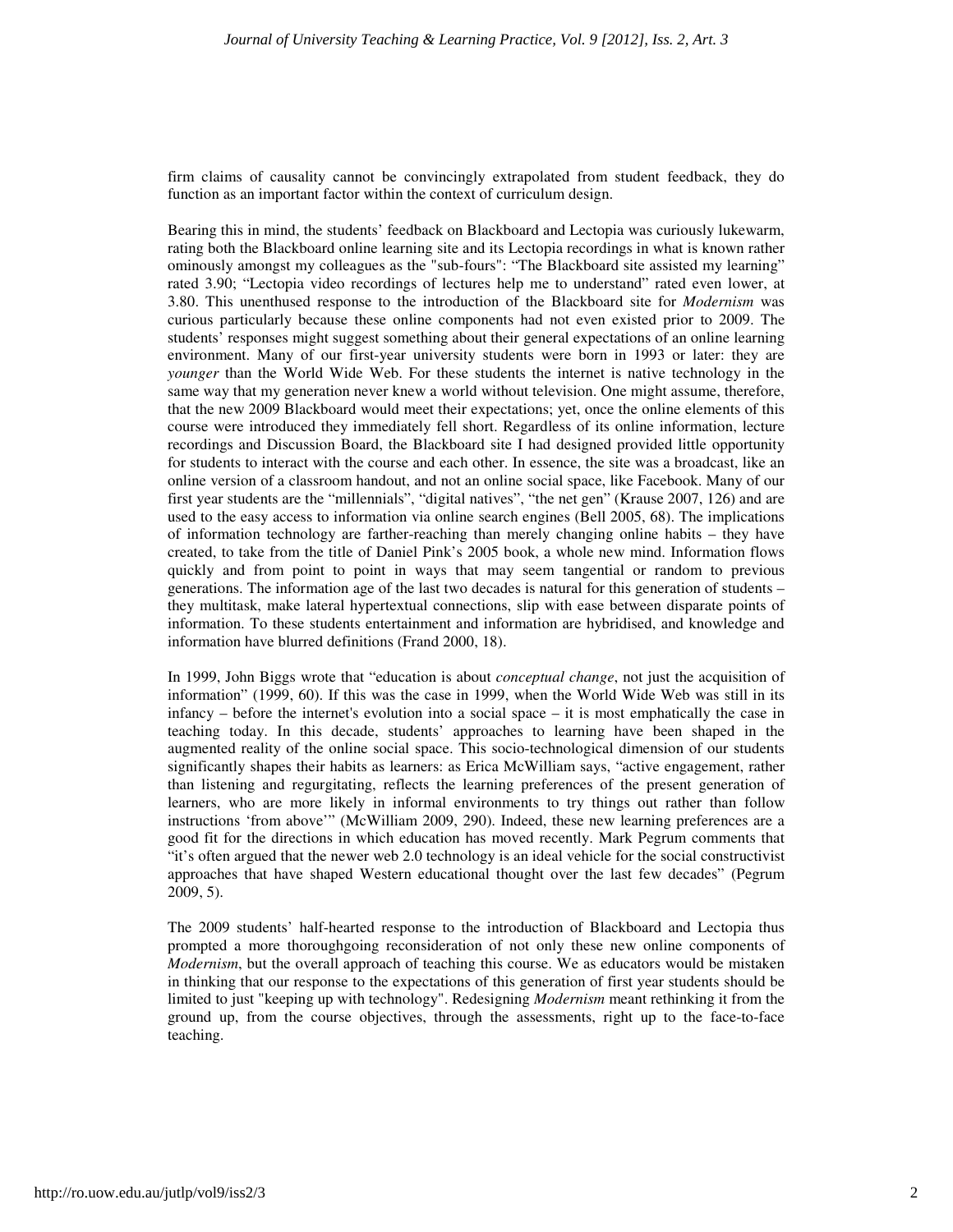#### **Online social space**

The 2009 Blackboard site for *Modernism* had introduced the Discussion Board facility with an open discussion, but no students had used it that year. Krause et al.'s report into first-year experience found that the majority of first-year students access online course resources such as Blackboard, but only a small minority use online discussions (2005). Elsewhere, Krause says, "[i]n a world where technology is increasingly perceived as a one-stop convenience shop for information 24/7, the challenge for educators is to find creative and authentic ways to create a sense of community online" (2007, 129). So, in preparation for the following academic year, Discussion Boards were structured more strategically. Rather than an open forum for discussion, which no one had used in 2009, the Discussion Board was designed with a clearer sense of purpose, to "scaffold" learning – moving from a high level of staff support towards more peer- and self-directed engagement.

The Boards were designed based on Gilly Salmon's progressive *Five Stage Model of Online Teaching and Learning*: 1. access and motivation; 2. socialisation; 3. information exchange; 4. knowledge construction; 5. development (2000). For example, for the Week 3 Discussion Board, students were asked to find current online examples of "the sublime", after reading the set text for that week by the 18th-century English philosopher, Edmund Burke. In previous years I had found that many students felt this to be a difficult reading. So that week's Discussion Board encouraged students, once they had read about Burke's idea of "the sublime", to "connect knowledge" (Kerns et al. 2005, p4) by asking them to "post an image (or the URL of an image on the net) that is 'sublime', given your understanding of the term." Then, as an exercise in peer information exchange, the students were asked to "come back to this discussion thread in a day or two and comment on at least one other person's posting. Have they captured the 'sublime', or do you understand it differently?" Thus, they were encouraged to read and comprehend the Burke article, then think *visually* with their initial posting of a "sublime" image, and finally engage with their peers in writing critically. With this new, scaffolded structure, the Discussion Boards became very active sites of online discussion and, just as importantly, seemed to form a sense of shared experience and community amongst participants.

Gaining a sense of community in the first year of university is an important element in the ongoing successful progress of undergraduate students. A 2005 Australian Government report on *The First Year Experience in Australian Universities* by Krause et al. suggests that first-year students' sense of academic *and* social engagement directly affects whether they stay for the duration of the degree (Krause et al. 2005, 38-39). Yet, only roughly half of first-year students in Australia (51%) feel that they belong in the university community (Krause et al. 2005, 36). Further to this, the University of Newcastle's socioeconomic context adds an additional pressure for many first-year students. The university recognises that its undergraduate catchment area contains a "higher proportions of low SES [socioeconomic status], high unemployment and low levels of transition to higher education in comparison with state and national figures" (University of Newcastle 2008b, p1). Low socioeconomic status correlates with low participation rates in higher education; as Bradley et al. find in their 2008 *Review of Australian Higher Education*, "the current access rate for [the lower socioeconomic groups] is about 16 per cent, and has remained relatively unchanged since 2002. If students from this group were adequately represented, their access rate would be 25 per cent" (Bradley et al. 2008, 30). The Hunter region, which is the area surrounding Newcastle in New South Wales, therefore, has lower-than-average university completions, with 10.6% of its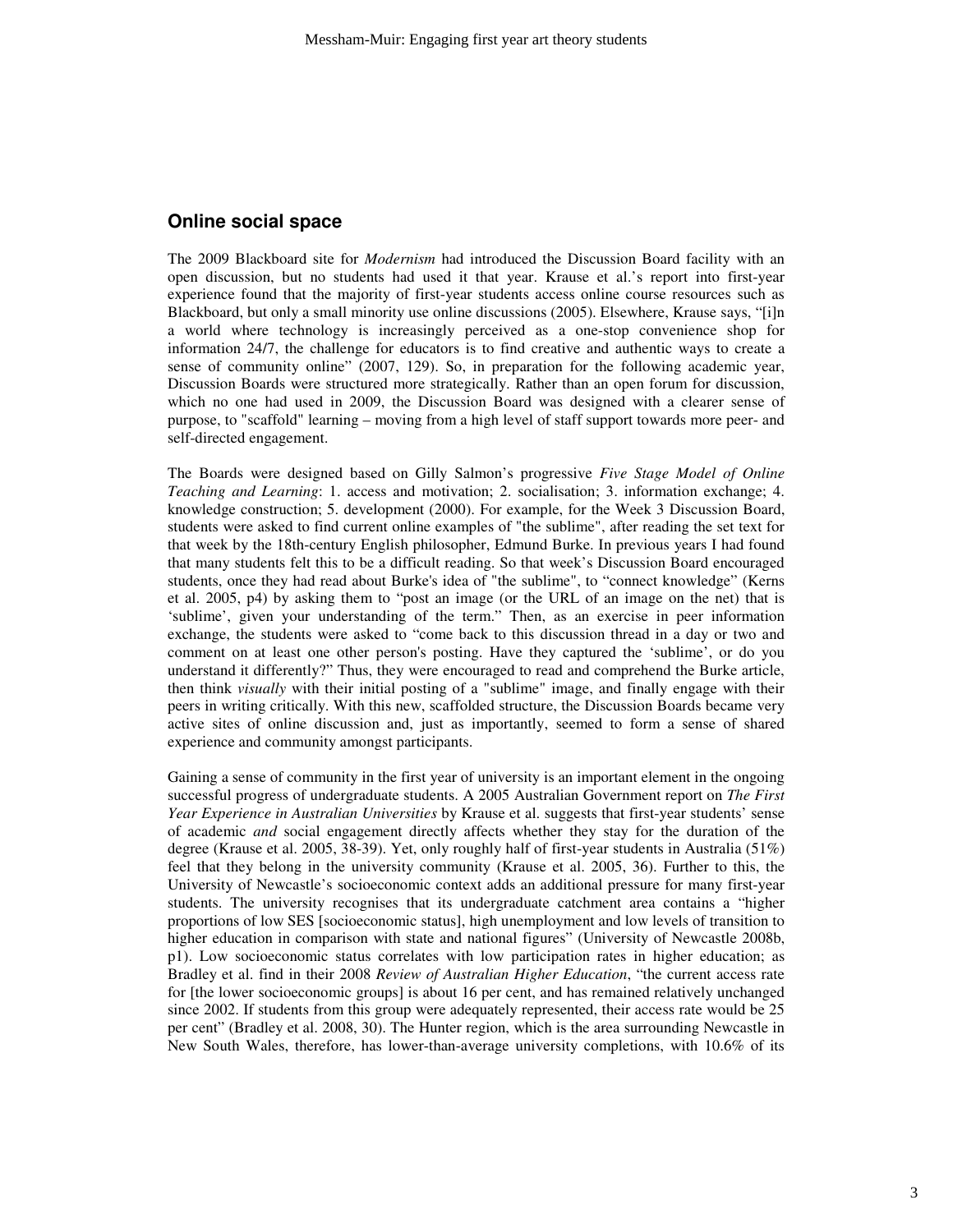residents holding a bachelor's degree or above, compared with 16.5% for New South Wales as a whole (Hunter Valley Research Foundation 2008).

While people from lower socioeconomic backgrounds are "far less likely" to participate in higher education (Krause et al. 2005, iv), if they do, they are "more likely to be the first in the family to attend university" (Krause et al. 2005, p68). This is certainly the case at Newcastle, which has a high proportion of first-in-family students (Stone 2005, p3). These socioeconomic factors thus become cultural, as these students experience greater adjustments to feel accepted into the university community. Cathy Stone, a Student Counsellor at the University of Newcastle and former Director of its Student Support Unit, notes that first-in-family students have few role models available to them and "few supports to help them understand the different culture and 'foreign language' of university life" (2005). As a consequence, "a disproportionate low number of first-generation students succeed in college" (Pike & Kuh 2005, 276): in one study, 88% of students with parents who had degrees were still enrolled after three years, compared to 73% of students who were first-generation degree students (Warburton, Nuñez & Carroll 2001). As an arthistory course, the *Modernism* course faced an additional challenge: as Penny KcKeon observes, there is a "common assumption that while the making of art is for everyone, art history is best regarded as the pursuit of an elite, academically able few" (McKeon 2002, 100-101).

In this social, economic and cultural context, it was important that *Modernism*, a first-year core theory course that is compulsory for students enrolled in the studio-based Bachelor of Fine Art (BFA), helped foster some sense of social and academic community. The first two steps of Salmon's *Five Stage Model of Online Teaching and Learning*, ' access and motivation' and ' socialisation' (2000), thus took on a particularly imperative role.

# **Assessments that produce knowledge**

Beyond the more-supportive and interactive online component, *Modernism* needed to assess students in ways that were meaningful to them. In student evaluations for *Modernism* in 2009, 12% responded "neutral" or "disagree" to the statement "the assessment items in this course supported my learning", which meant that around 15 students of a class of  $125 - a$  substantial number– could see no point in the assessment items. The new conditions of knowledge brought about by the internet are, according to Richard James, Craig McInnis and Marcia Devlin (2002, 3), responsible for a new era in assessment in higher education. Information can now be acquired easily and instantaneously, and in such volumes that surface knowledge is often obtained without deeper understanding. Therefore, assessment items need to give the students opportunities to go beyond simply collecting information, to let them augment their learning by taking a more active role. As David Boud says, "if, as teachers and educational developers, we want to exert maximum leverage over change in higher education we must confront the ways in which assessment tends to undermine learning" (1995, 35). However, before assessments could be redesigned, the fundamentals of the course needed to reconsidered from the ground up. Essentially, the course needed to recognise the new conditions by demanding that students become active in constructing knowledge, rather than simply retrieving information.

The new course description, course objectives and assessment items also needed to adhere to what John Biggs calls the principal of *constructive alignment* (1999). In other words, the objectives of the course should be clear; the students' activities should follow these objectives; and the assessments should address the objectives. Therefore, we test students on those things that the objectives state the students should know (Biggs, 1999, 64). Thus the *Modernism* course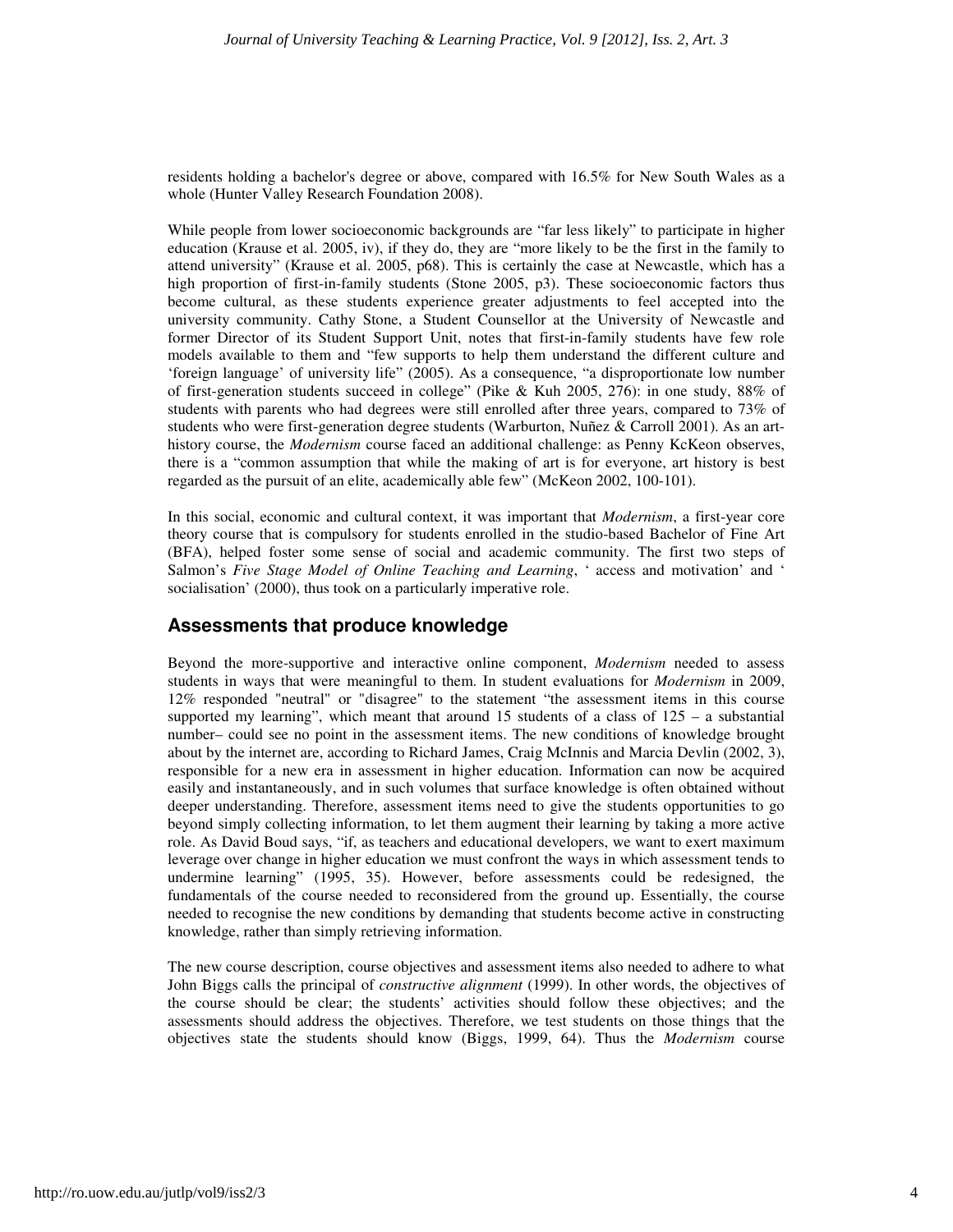description was rewritten, new course objectives were designed to align with it and new assessment items were based on the new course objectives. The existing assessments had consisted of:

- Week 5: 500-word bibliographic exercise (10%)
- Week 12: major essay (70%)
- Week 13: slide test examination (20%)

These assessment items had no clear links to the course objectives and provided no assessment criteria or rubric, and the individual items had no relationship to each other. Furthermore, the majority of assessment items were due at the end of the semester. In other words, 90% of the course's entire assessment weighting was due in the last two weeks. Therefore the students' workload was vastly increased at the end of the semester, and they had no opportunity to receive worthwhile formative feedback during the semester. With this in mind, the assessment items were redesigned around the new course objective of developing "skills in the analysis of visual art and culture, which can be expressed verbally and in writing":

- Week 3 onwards: image-analysis presentation (25%)
- Week 5: image-analysis exercise (25%)
- Week 13: major essay (50%)

An effective way of creating more-authentic assessment items, meaningful within the broader context of students' ongoing development, is to create connections between the different items. The first two assessment items are aimed at preparing students for their final essay by developing their skills in analysing images. Importantly, whereas the old slide test assessed rote-learned facts about an image to be recounted at an exam and then forever discarded, the new verbal imageanalysis presentations and the written image-analysis exercise in Week 5 directed the students to create knowledge by providing them with a basic three-step method for analysing *any* image, developed by Irwin Panofksy (1939).

While Panofsky's method of image analysis is now over 70 years old, developed in the heyday of modernist art criticism, he was cognisant of the broader social contexts into which his iconographical analysis took place; as W. T. J. Mitchell says (knowingly paraphrasing Rosalind Krauss), Panofsky had in mind "art history in an expanded field" (2008). Semiotics and structurallinguistics models would be more nuanced in the analysis they produce, but they are also more complex. The Panofsky approach is valuable in this instance for its simplicity. Panofsky's methodical, three-step process first looks at the formal properties of an image, then describes what is literally depicted in the image before applying a final interpretation of the image based on its broader cultural and historical contexts. The students were given a simplified diagram of the Panofsky method in Week 1 and were reminded that this is one of many existing and possible approaches to analysing images. The lecturer then modeled the use of the Panofsky method each week during lectures in the natural course of discussing the key images on screen. Because the students' presentations were not prepared, the aim was that students would develop the capacity to become active in constructing knowledge, rather than simply retrieve information from Google for their presentations. The written image-analysis exercise in Week 5 then complemented these verbal skills with a similar written exercise. Students wrote a 500-word analysis of an image using the Panofsky model and, in the process, demonstrated good referencing practice. These two assessment items used the same analytical framework but developed two very different sets of skills. In feedback, one *Modernism* student in 2010 said: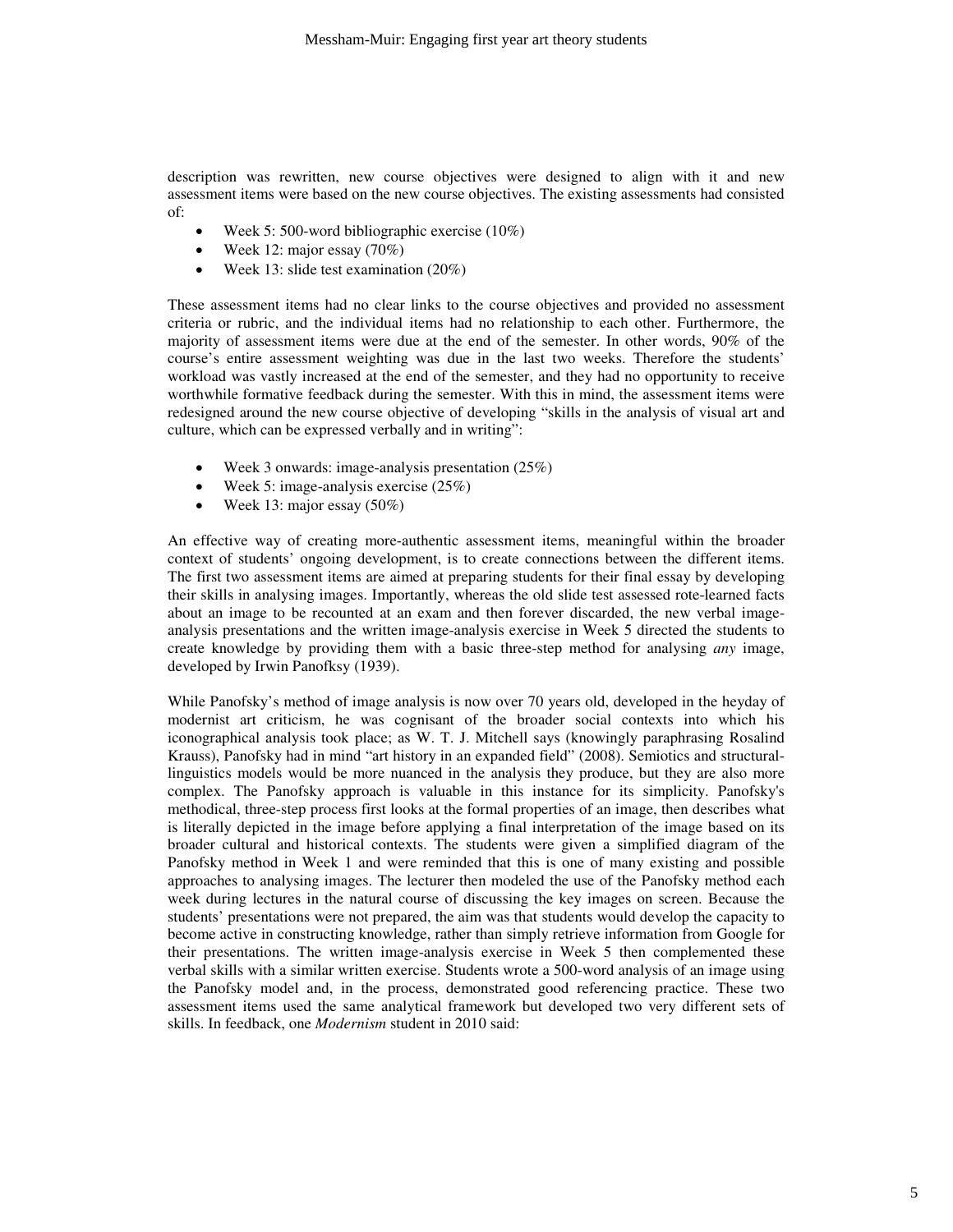The Panofsky image analysis was a great idea because it made me actually listen in lectures just incase [sic] it was my turn to do it in the following tutorial. Even after I had completed the analysis it was just habit to take notes and actually pay attention. (Student Feedback, AART1210, 2010)

Thus, these new assessment items encouraged independent learning and gave students an adaptable model for image analysis and literacy – tools to be *producers* of knowledge, and lifelong skills based on observation, synthesising, connecting and building on existing knowledge.

### **Feedback on assessments**

Krause et al. found in their study that "fewer than one-third of students feel that teaching staff take an interest in their students' progress and give helpful feedback" (Krause et al., 2005). The new assessment items attempted to address that concern by creating some space in the structure of the semester for students to receive feedback that is actually useful *within* the course; as Scott argues, feedback to students needs not only to be constructive but to prompt (Scott 2006, p xvi). Feedback needs to be timely to be useful for the students. For the oral image-analysis presentation the tutor wrote feedback directly into Blackboard's email window and could hit "send" as soon as the presentation was completed. The student could then walk out of the tutorial and check the feedback two minutes later on their own laptops or a computer in the library. For the written image-analysis exercise the students received written feedback in Week 6, one week after they submitted, thus allowing them at least another seven weeks (or longer, depending on mid-semester recess) until their final summative major essay was due in Week 13. On the same day that they received feedback for the written exercise in Week 6, staff from the Centre for Teaching and Learning would deliver sessions in tutorials on the topic of preparing and writing an essay to help them prepare for the major essay; that way, students could use these sessions to immediately address any shortcomings highlighted in the feedback. The student feedback on the course in 2010 suggested significant improvement. To the statement "the assessment items in this course supported my learning", students in 2010 responded with 4.53 out of 5.00, up from 4.26 in 2008 and 4.31 in 2009 (University of Newcastle, 2008a). In qualitative feedback, one *Modernism* student commented: "I'm absolutely LOVING my first assessment task! Am I crazy?!" Students also gained a clearer idea of what was expected of them: responses to the statement "the requirements for studying this course were made clear" improved 0.41 from 2008 to 2010, a significant jump.

# **Meddling, narrative and tactical ruptures**

In 2000, Jason L. Frand discussed "replacing the phrase 'sage on the stage' with 'guide on the side'", which "reflects the idea that the instructor needs to play a more Socratic role, posing questions and guiding the learning process, rather than taking an ecclesiastical approach, providing 'the word' on a subject that the student is to 'learn' (memorize) and repeat back in some format" (Frand 2000, p24). A decade on, however, McWilliam proposed that we need another model that fits the new conditions of learning. Taking from Pink's *A Whole New Mind* (2005), McWilliam says we need to think about today as the "Conceptual Age", *after* the "Information Age". The new pedagogical model McWilliam proposes is "meddling-in-the-middle" (2009). The Meddler teaches by "examining, questioning, doubting and reconstructing frameworks in a spirit of curiosity, playfulness and experience" (McWilliam 2009); the Meddler is playful but serious, unthreatening but challenging, interactive, rich in information and – above all – creative. For McWilliam, creativity is our capacity "to perceive a problem in two habitually incompatible associative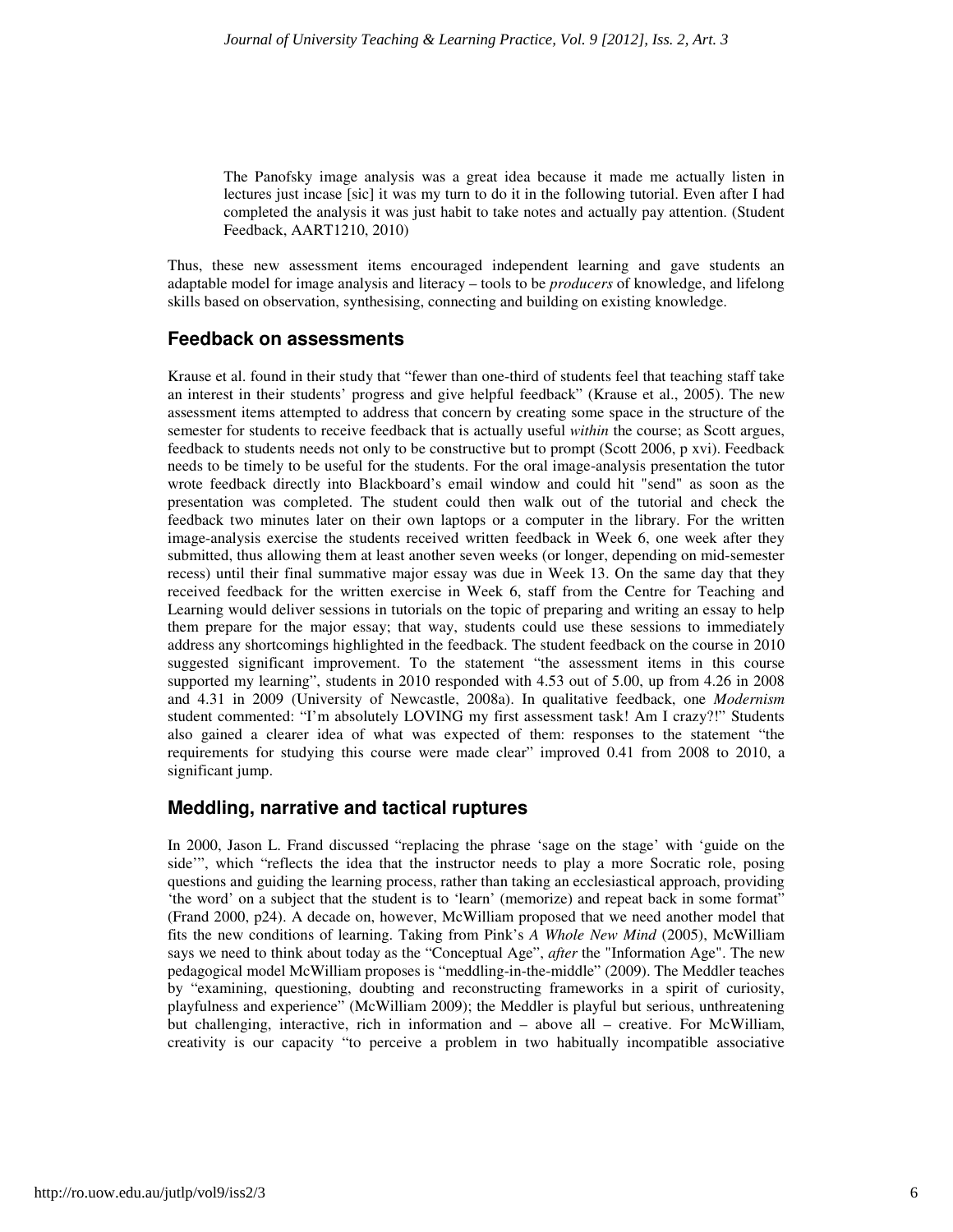contexts... making it possible to select, reshuffle, combine or synthesize already existing facts, ideas, faculties and skills in original ways" (2009).

The redesigning of *Modernism* presented an opportunity to think again about how I approach teaching, to become less the Sage and more the Meddler: "Meddlers are clear about the importance of 'low threat, high challenge' pedagogy, and will pursue this end in ways that make active student engagement the norm in their classrooms" (McWilliam 2009). In the process of reconsidering my teaching, I found inspiration from a very unlikely source, in my own research area in museum theory: much of my research in the 2000s examined the vital role of affect and emotion in the interpretation of the Holocaust in museums such as the United States Holocaust Memorial Museum in Washington DC and the Imperial War Museum in London (Messham-Muir 2004). I had never considered the possible connections between that research and my approach to teaching; yet, emotionality is also a vital dimension of teaching, as Patricia Owen-Smith argues: "[T]he cognitive scaffolding of concepts and teaching strategies are held together by emotionality" (2008, p32). My research had considered the ways in which narrative functions in Holocaust museums to provoke emotional engagement (Messham-Muir 2004). In creating the United States Holocaust Memorial Museum (USHMM), Jeshajahu Weinberg, the Museum's first Director, was acutely aware of the power of narrative: "Being gripped by the plot... we get emotionally involved. This emotional involvement opens us to educational influence" (Weinberg 1995, 49). According to Hunter McEwan, narrative "is a vital process in education"; he exhorts that "teachers should understand its role and nurture it in their students" (1997, 89). Narrative also creates involvement. We introduce personal narrative to minimise differences and build rapport, as well as connect new knowledge with existing lived experience (Rossiter 2002, 1). Consequently, the new *Modernism* course became emphatically narrative. The course had previously been organised around a thematic rather than historic rationale, with lectures like "Academy and Drawing", "Histories of Photography", "Status of the Artist" and "Surveying Sculpture". *Modernism*'s historical framework was revised to create a stronger progressive structure embedded in a broader social history of European modernity. This narrative began with "The Dawn of Modernity" and finished with American Abstractionists. Rather than an "autonomous" approach to art history, which sees art-historical development as largely independent of its time and place, the new course emphasised the clear connections between modernism in art and other cultural production and the development of modernity.

This leads to another important lesson about narrative to be learned from the ways museums "teach" the Holocaust: narrative can be disrupted and, in breaking its flow, moments of surprise, tension and even shock can be created, which in turn have a certain pedagogical power. For example, the Imperial War Museum (IWM), London, uses a ruptured narrative in its permanent Holocaust Exhibition. The exhibition is split between two floors of the building; the upper floor begins the narrative with the rise of Nazism in Germany and the persecution of the Jews, while the lower floor deals with the horrific narrative of the Nazi concentration camps. This shift in both narrative and physical space is created by one particular object that punctuates the exhibition: a dissection table used in early Nazi experiments in euthanizing disabled people at Kaufbeuren-Irsee Hospital in Germany. Positioned at the top of the stairs that lead to the lower floors, the table combines the necessary physical rupture of the exhibition space with this object's capacity to shock visitors. Suzanne Bardgett, the Director of the IWM at the time of the Exhibition's opening, recognised that this "deeply disturbing object" provides a "physical and historical 'crisis point' between the Exhibition's two floors" (Bardgett 2000). This point creates a "tactical rupture", a calculated breakage in the expected flow of a narrative. Importantly, tactical ruptures are not necessarily moments of unpleasant disturbance, as in this example. Indeed, in teaching, a moment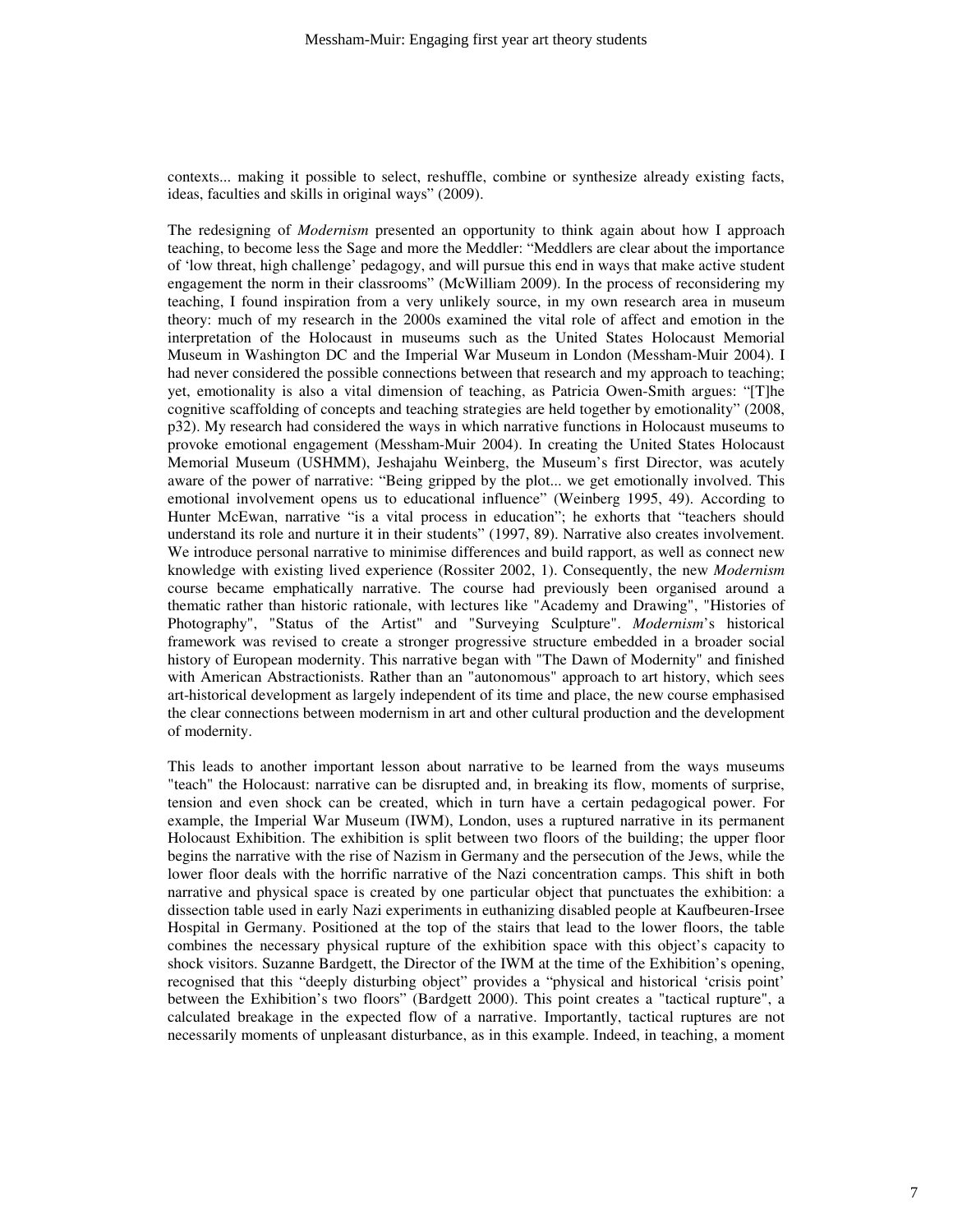of "crisis" in a narrative is often created by something astonishing, curious, or funny – the vital component in any tactical rupture is *unexpected provocation*.

In approaching teaching of the new *Modernism* lectures, then, I sought opportunities each week to disrupt the narrative flow of the lecture. For example, Week 3's lecture discussed Edmund Burke's notion of "the sublime" and its influence on the 19th-century Romanticist landscapes of Caspar David Friedrich and J. M. W. Turner. Many students found the language of Burke's *Philosophical Enquiry into the Origin of our Ideas of the Sublime and Beautiful*, 1757, difficult to read, yet Burke's ideas are actually quite straightforward: faced with vast natural phenomena, we are paralysed by fear and awe. I created a video, which I showed the class midway through the 90 minute lecture, in which I read some salient points from Burke's piece from the safety of my office, before reading more at Sublime Point lookout, then finally I jumped out of an aeroplane, freefalling from 14,000 feet while quoting from Burke. The video is five minutes long, lighthearted and entertaining; but the association between Burke, the sublime, fear and awe is absolutely clear. Along with the Burke text, the video created a triangulation, a parallax between an academic explanation and a contemporary point of reference. Burke's 18th-century prose, which often proved an overwhelming distraction for many first-year students, was stripped away, and his underlying ideas were shown from another angle. The lectures in *Modernism* were frequently tactically disrupted by videos or other in-class "stunts", such as changing into my pyjamas in the Surrealism lecture or performing George Maciunas's 1962 piece *Solo for Violin* (essentially destroying a violin with power tools) in the Fluxus Lecture.

These moments are not simply about entertainment. Placed midway through the lecture, they tactically disrupt the natural flow of the lecture, quite deliberately derailing the predictability of its narrative. These kinds of moments of "crisis" in a narrative generate what Ernst van Alphen calls "a new condition of knowledge that enables a production of knowledge that is first of all affective instead of cognitive" (Van Alphen 2002, p178). The cognitive dimension of the lecture's narrative is momentarily suspended. Shoshan Felman similarly argues for the value of such moments:

[If] teaching does not hit upon some sort of crisis, if it does not encounter either the vulnerable or the explosiveness of an (explicit or implicit) critical and unpredictable dimension, it has perhaps not truly taught: it has passed on some facts, passed on some information and some documents (Felman 1995, p50).

Teaching, she suggests, "must make something happen, and not just transmit a passive knowledge". This approach is "performative, and not just cognitive" (Felman 1995, 56). Owen-Smith likewise argues for the effectiveness of such "affective" teaching, that for her "a classroom ethos that fuels 'disorienting moments' is a mandate" (Owen-Smith 2008, 32). I am careful to never create situations that may be unpleasant, but they often create a temporary moment of tension that is quickly resolved. The important point is that disorienting, unpredictable, provocative moments actually create a space for students to pause, to figuratively step back and to reorient their understanding of the idea being presented. As McWilliam says, "Meddlers create opportunities for hands-on, minds-on and, where appropriate, plugged-in learning collaborations" (2009).

Of course, research needs to be methodologically sound to be in any way conclusive, but it is certainly my experience that these kinds of tactical ruptures have positive long-term impacts beyond simply catching the attention of the students in the immediate: in student feedback taken several months after seeing the "sublime" video, a number of students recalled not only the video but the underlying art-historical lesson behind it: "jumping out of a plane and videotaping his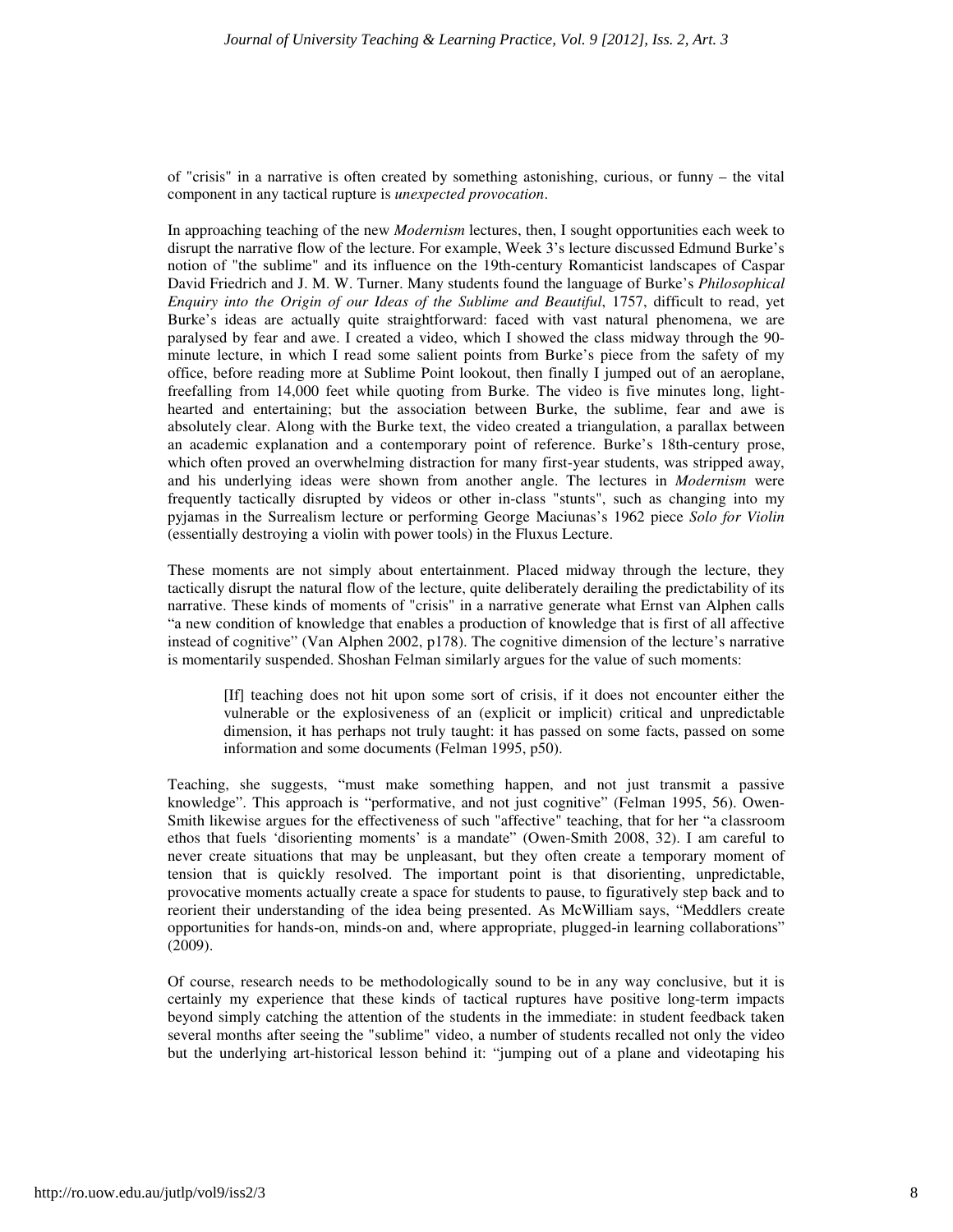experience to demonstrate the theory of the 'sublime'", "jumping out of a plane to demonstrate 'the sublime'", "sky diving to demonstrate the sublime" and "that sky diving video showing us what 'sublime' is" (Student Feedback 2009, 2010). As Patricia Owen-Smith argues, "we simply cannot teach for enduring learning without honouring (and I would argue privileging) the affective in our classrooms" (2008, 32).

Beyond the immediate lessons learned, *Modernism* students also gained a sense that their lecturer was enthusiastic for the course ("this lecturer shows enthusiasm for the course" rated 4.90 out of 5.00 in 2010), and there is a plausible synergistic correlation between this and their motivation – they all either agreed (30%) or strongly agreed (70%) that "the teacher motivates me to extend my learning" (Student Feedback, AART1220, 2010). In a similar vein, the new, constructively aligned objectives and more authentic assessments for *Modernism* seemed to positively affect students' perceptions of the helpfulness of academic staff: responses to the statement "when I sought help and advice from academic staff, it was provided" rose 0.27. I might add anecdotally, this notinsignificant rise is despite the fairly consistent attitude and level of attentiveness of that staff. This is probably reflective of the overall satisfaction with the quality of the course, which in 2010 was up 0.31 from 2008.

### **Where to from here?**

The results are not all positive, however. While satisfaction across all indices is significantly greater than in 2008, retention rates are heading in the opposite direction. The "official" withdrawal rate measures student numbers on the "Census Date" (when new enrolments or withdrawals are no longer permitted) against the final enrolments; but a comparison of Week 1 enrolments with the final enrolments is more alarming. We know from Krause et al. that the number of first-year Australian university students withdrawing from at least one subject in 2004 was 18%. This had doubled since 1994, (Krause et al. 2005, iv), so withdrawal figures around 20% for *Modernism* would not appear unusual for a first-year course. Nevertheless, research needs to be done to properly analyse this rising trend in withdrawal rates, which ostensibly contradicts the rising satisfaction rates. To reiterate, Krause et al. suggest that first-year students' sense of academic *and* social engagement directly affects their retention (2005, 38-39). It is possible that while the new *Modernism* course engaged students academically, it still has some way to go to for fostering greater social engagement through collaborative learning and other academic activities that take greater advantage of the social dimension of online learning.

Indeed, the redesigning of *Modernism* is by no means finished. From Semester 1 2012 *Modernism* further evolved under the new name *Critical Studies 1*. In response to a recent review of the BFA program at The University of Newcastle, *Critical Studies* became the central pillar of the new theory-driven BFA. Until 2012, the BFA program had been studio-discipline based. Many art schools persist with this model, despite its being profoundly incongruous with the predominantly conceptual paradigm of contemporary art. It is clear from many of the contributions to Steven Madoff's recent *Art Schools: Propositions for the 21st Century* that it is time, as Ernesto Pujol says, "to open up old boxed up departments" (Pujol 2009, 5). Shirnin Neshat says "I don't believe it's any longer relevant to organise departments according to different disciplines because essentially it seems to me that what runs through all forms of art is a conceptual strategy, and that can be detected and discussed whether, for example, it's within a painting, a video or photography" (Neshat 2009, 325-326). Matthew Higgs likewise comments, "If art schools abandoned discipline-specific departments, it would encourage art educators (the faculty, artistteachers, administrators and others) to reassess what they are doing at art school" instead of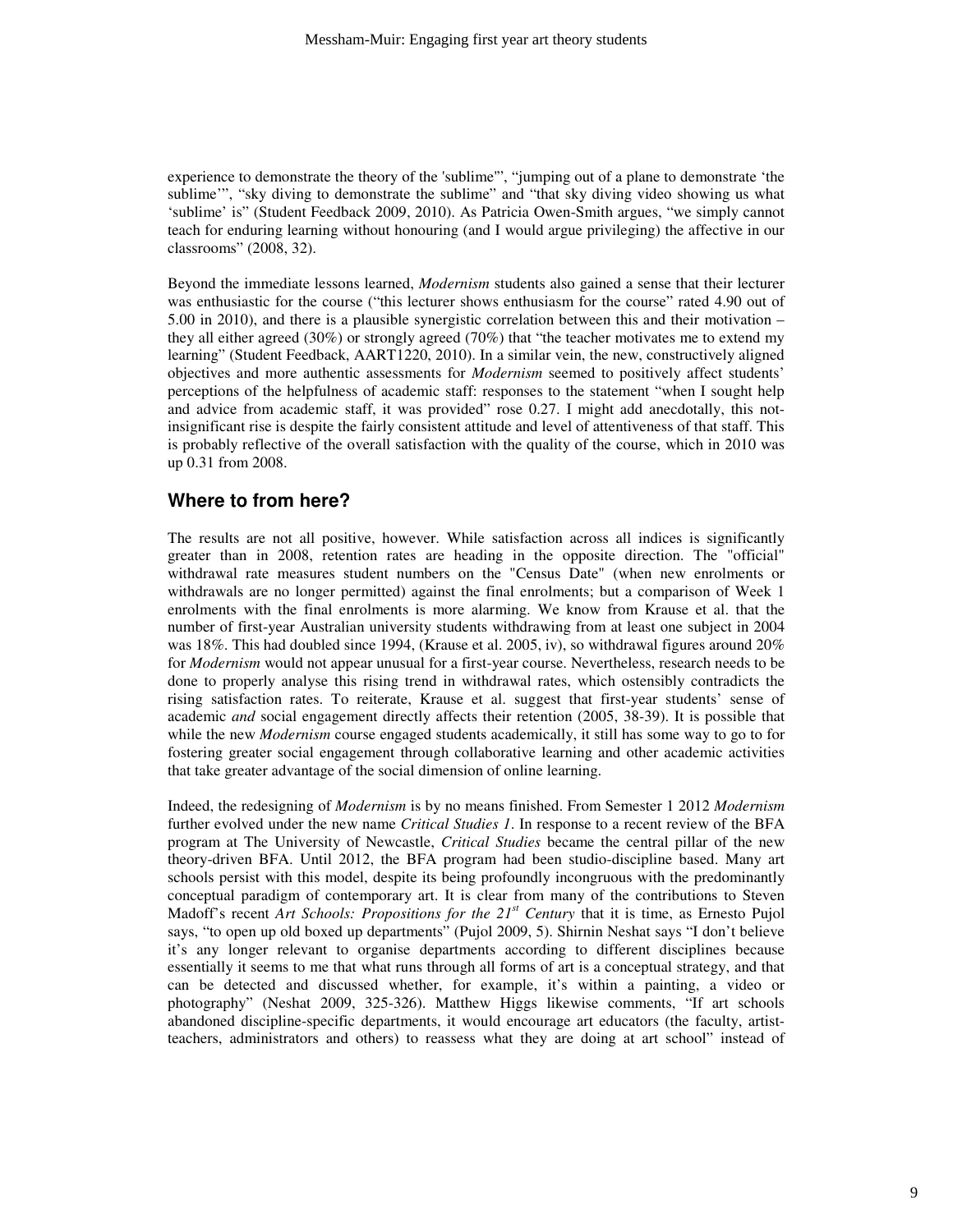perpetuating the "administrative status quo" (Higgs 2009, p308). The University of Newcastle has taken this leap in early 2012, which is a courageous step on the part of the School and Faculty. In the transition to degree programs that more authentically reflect the primarily conceptual and nondiscipline-based reality of the contemporary art world, it is crucial that our students are engaged by the authenticity of our approaches to teaching art history. To achieve that, maybe we need to be meddlers, not just tinkerers.

#### **References**

*Blackboard* (2011). http://blackboard.newcastle.edu.au/webapps/portal/frameset.jsp.

- Bell, S. J. (2005). Submit or Resist: Librarianship in the Age of Google, *American Libraries*, 36(9), 68-71.
- Biggs, J. (1999). What the Student Does: teaching for enhanced learning, *Higher Education Research & Development,* 18(1), 57-62.
- Boud, D. (1995). Assessment and Learning: Contradictory or Complementary., In P. Knight )Ed) *Assessment for Learning in Higher Education.* Abingdon: RoutledgeFalmer. 35-48.
- Bradley, D., Noonan, P., Nugent, H. & Scales, B. (2008). *Review of Australian Higher Education: Final Report, December 2008*. Commonwealth of Australia, Canberra.
- Day, C. (2004). *A Passion for Teaching*. Routledge Farmer, London.
- Felman, S. (1995). Education and Crisis, or the Vicissitudes of Teaching. In Caruth, C. (Ed), *Trauma: Explorations in Memory*. John Hopkins University Press, Baltimore and London, 13- 60.
- Frand, J. L. (2000). The Information-Age Mindset: The Changes in Students and the Implications for Higher Education, *EDUCAUSE*, September/October 2000, 15-24.
- Hargreaves, A. & Fullan M. (1998). *What's Worth Fighting for in Education?,* Open University Press, Maidenhead.
- Higgs, M. (2009). Questionnaires, in Madoff, S. H. (ed), *Art School: Propositions for the 21st Century*. MIT Press, Cambridge, MA & London, 289-328
- Hunter Valley Research Foundation (2008). *The Hunter Region At A Glance 2008*. Hunter Valley Research Foundation, Newcastle, NSW.
- James, R., McInnis, C. & Devlin, M. (2002). *Assessing Learning in Australian Universities: Ideas, strategies and resources for quality in student assessment*. Centre for the Study for Higher Education for Australian University Teaching Committee, Melbourne.
- Kerns, B., Elhouar, S., Sterling, M. J., Grant, J. M., McGowan, M., Rubash, A., Neelly, K. & Wolffe, R. (2005). *Ten Principles of Effective Teaching and Practical Examples of the Classroom and Blackboard*. Bradley University, Peoria, IL.
- Krause, K-L., Hartley, R., James, R. & McInnis, C. (2005). *The first year experience in Australian universities: findings from a decade of national studies*. Centre for the Study of HE, University of Melbourne, Melbourne, & HEIP, Canberra.
- Krause, K-L. (2007). Chapter 7: Who Is the E-generation and How Are They Faring in Higher Education?, *Brave New Classrooms*. Peter Lang Publishing, Ipswich, MA, 125-139.
- McEwan, H. (1997). The Functions of Narrative and Research on Teaching, *Teaching and Teacher Education*, 13(1), 85-92.
- McKeon, P. (2002). The Sense of Art History in Art Education, *Journal of Aesthetic Education*, 36(2), 98-109.
- McWilliam, E. L. (2009). Teaching for Creativity: from sage to guide to meddler, *Asia Pacific Journal of Education*, 29(3), 281-293, http://eprints.qut.edu.au/32389/1/c32389.pdf